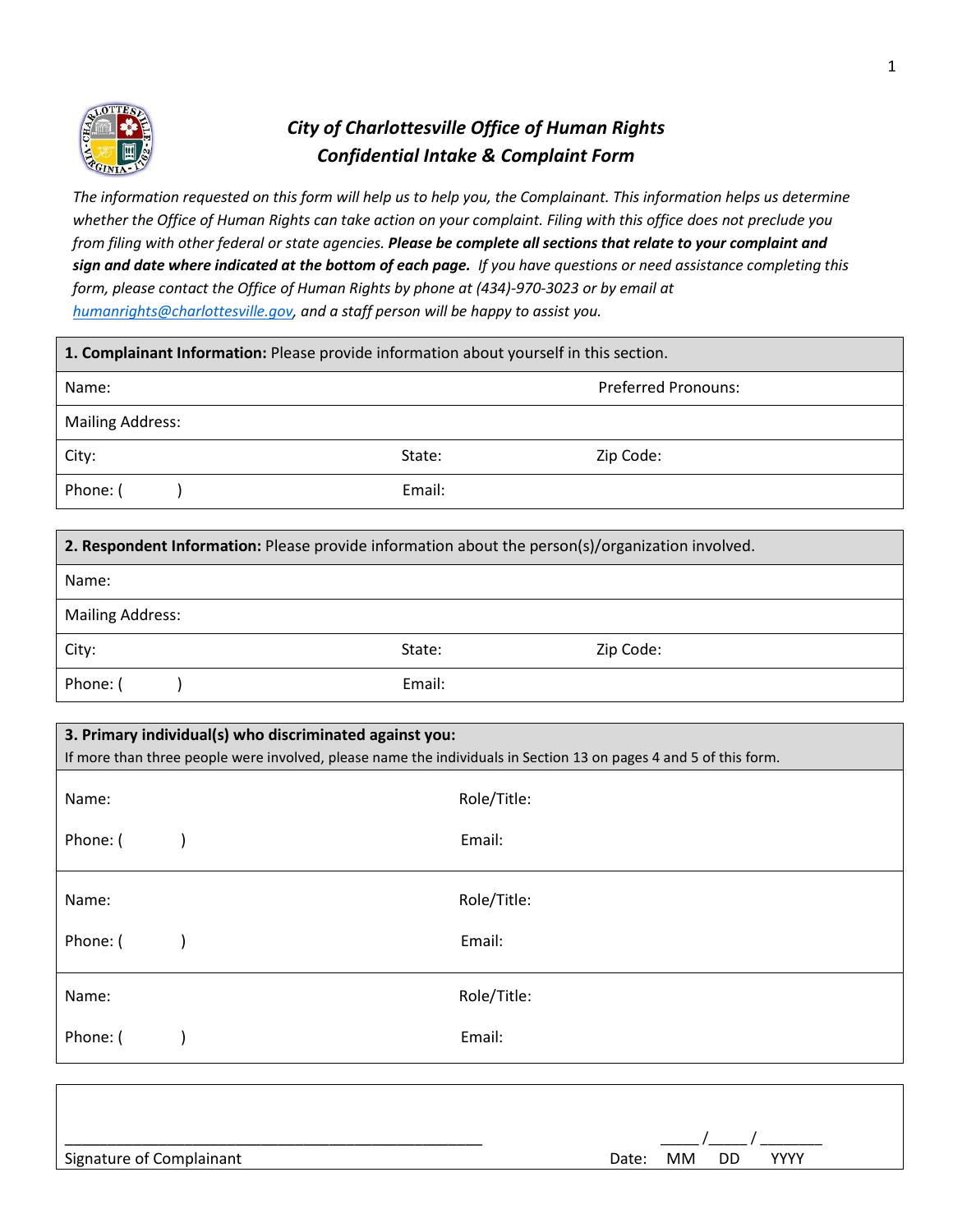### **4. Type of Complaint (Protected Activity)**

 $\Box$  Credit

 $\square$  Employment

- $\Box$  Housing
- $\Box$  Private Education
- $\Box$  Public Accommodation

**5. Specific Harm (fired, denied access or opportunity):** Please describe the harm you experienced, personally.

#### **6. Type of Discrimination (Protected Class):** Please mark **all** that apply.

 $\Box$  Age (for **non-housing** complaints only – if complainant is 40 or more years of age)

- $\Box$  Childbirth or related medical conditions
- $\Box$  Color
- $\square$  Disability
- Elderliness (for **housing** complaints only if complainant is 55 or more years of age)
- Familial Status (for **housing** complaints only)
- □ Gender Identity
- $\Box$  Marital Status
- □ National Origin
- $\Box$  Pregnancy
- $\Box$  Race
- $\square$  Religion
- $\Box$  Sex
- $\Box$  Sexual Orientation
- $\Box$  Source of Funds (for **housing** complaints only)
- $\Box$  Status as a Veteran

| Signature of Complainant |  |  |  |
|--------------------------|--|--|--|
|--------------------------|--|--|--|

| Signature of Complainant | Jate | MМ | DD | vvvv |  |
|--------------------------|------|----|----|------|--|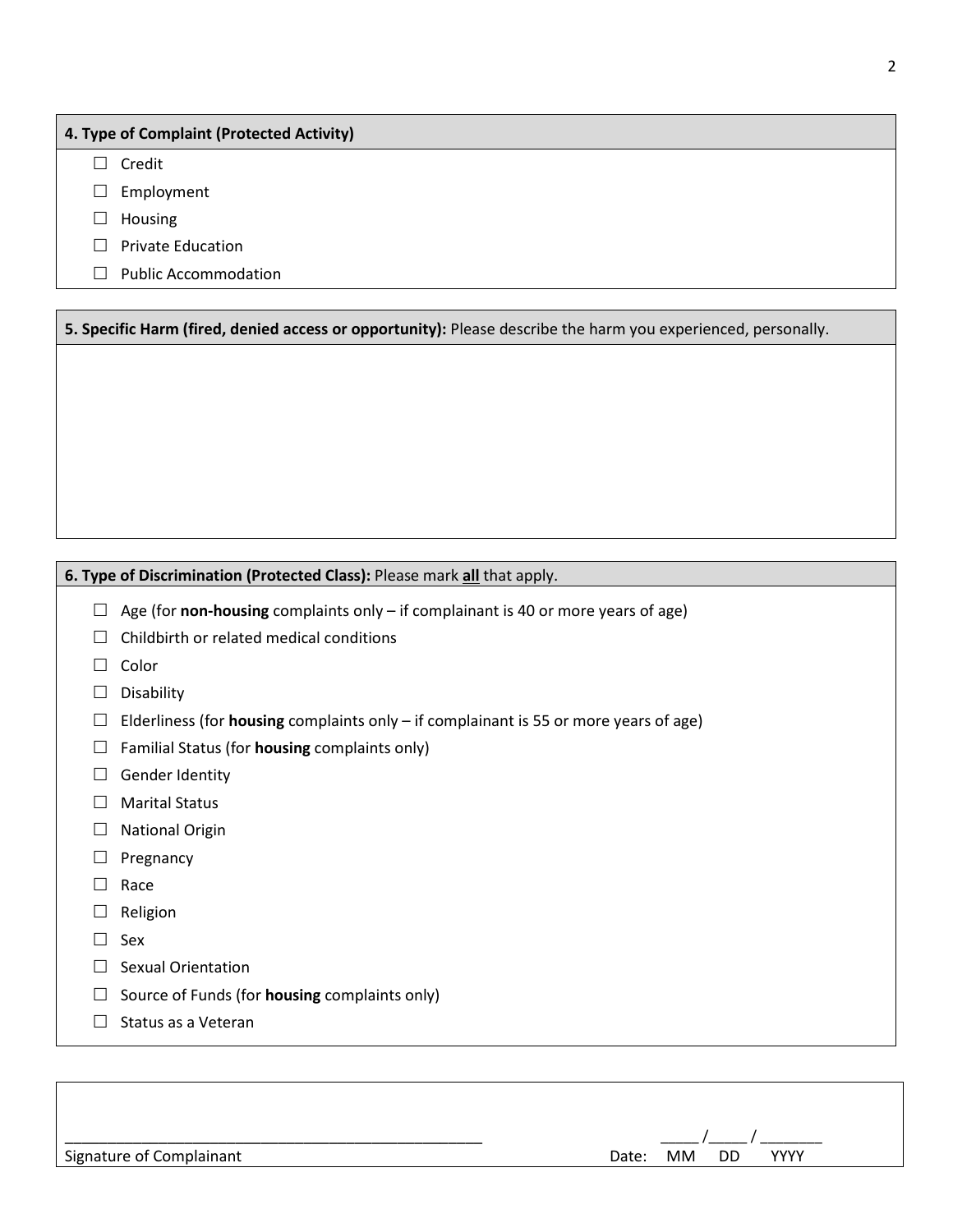### **7. Date of Alleged Discrimination (Date the incident occurred)**

- **Housing** incidents must be reported within **365 days.**
- **Employment** incidents must be reported within **180 days.**

| <b>MM</b> | חח | <b>YYYY</b> |
|-----------|----|-------------|

### **8. Location of the Alleged Incident of Discrimination:** Note that the Charlottesville Office of Human Rights is only authorized to formally address incidents of discrimination that occurred within the corporate limits

- of the City of Charlottesville. You do not have to be a resident of the City to file a complaint of discrimination involving an incident that occurred within the corporate limits of the City.
- **Incidents that occurred outside the City of Charlottesville** will be referred to the appropriate state or federal agency with authorized jurisdiction.

## $\Box$  Charlottesville

- $\Box$  Albemarle County
- $\Box$  Fluvanna County
- $\Box$  Greene County
- $\Box$  Madison County
- $\Box$  Nelson County
- $\Box$  Louisa County
- **Other** (please specify):

| 9. If you are filing a complaint of employment discrimination, please complete the following, otherwise leave blank: |                         |  |  |  |
|----------------------------------------------------------------------------------------------------------------------|-------------------------|--|--|--|
| Your Job Title:                                                                                                      |                         |  |  |  |
| Employment Start Date: / / /<br><b>YYYY</b><br>МM<br>DD.                                                             | MM<br>DD<br><b>YYYY</b> |  |  |  |
| Do you currently work for this employer?<br>$\square$ Yes                                                            | $\Box$ No               |  |  |  |
| At the time of the incident, how many employees worked for this employer?                                            |                         |  |  |  |

### **10. What remedy are you seeking?** (Please explain what you want from the Respondent.)

- $\Box$  Apology.
- $\Box$  Dialogue with the Respondent.
- $\Box$  Employment opportunity.
- $\Box$  Housing opportunity.
- $\Box$  Access to a public space.
- **Other** (Please specify below):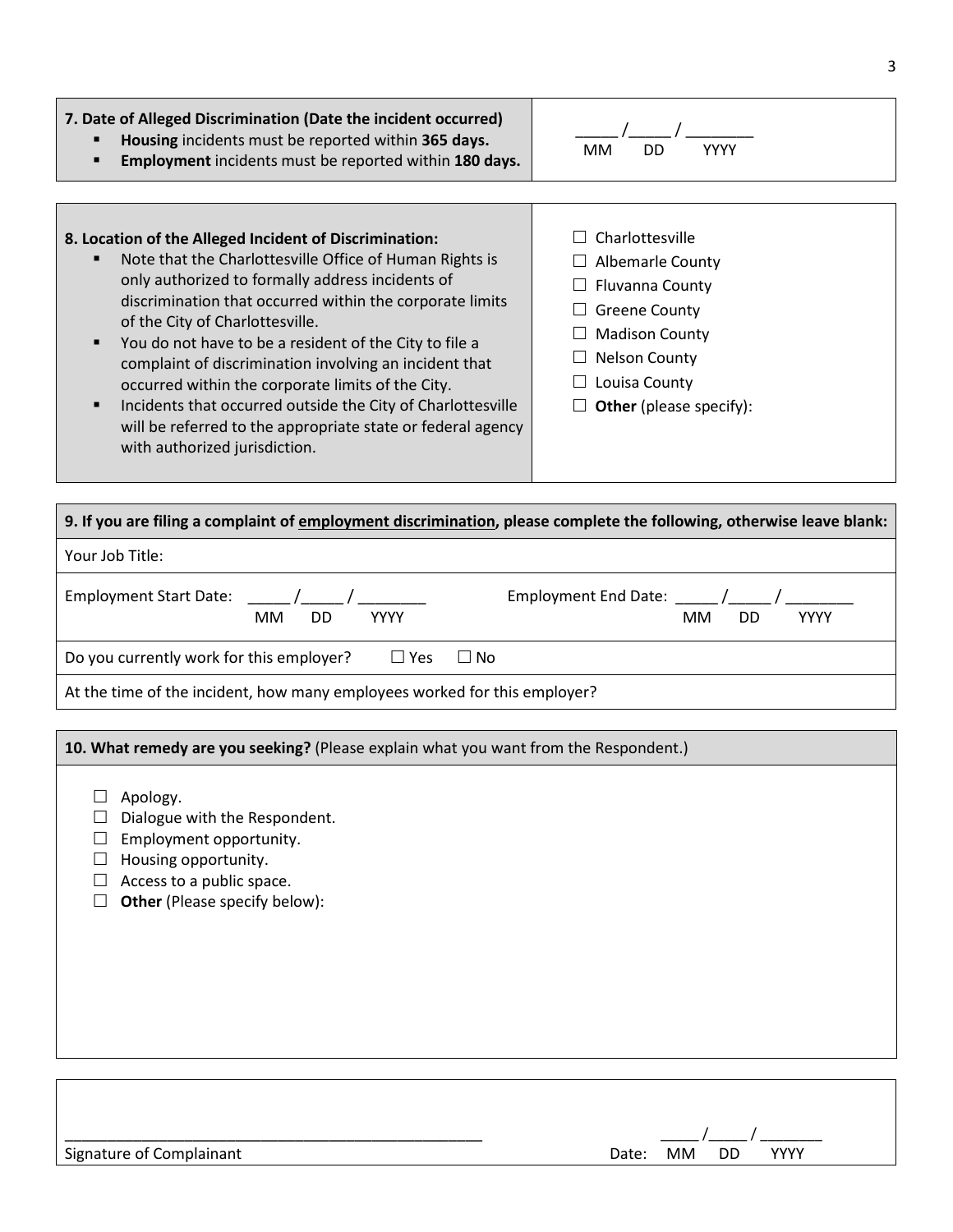### **11. If you have legal representation or an advocate, please complete the following:**

Name of Attorney/Advocate:

Mailing Address:

City: 2ip Code: State: 2ip Code:

Phone: ( ) and Email: Email: Email: Email: Email: Email: Email: Email: Email: Email: Email: Email: Email: Email: Email:  $E = \frac{1}{2}$ 

| 12. Have you filed a complaint with another agency regarding this incident? | 10b. Date of filing:           |
|-----------------------------------------------------------------------------|--------------------------------|
| Local Agency Name:                                                          | <b>MM</b><br><b>YYYY</b><br>DD |
| <b>State Agency Name:</b>                                                   | <b>MM</b><br><b>YYYY</b><br>DD |
| Federal Agency Name:                                                        | <b>MM</b><br><b>YYYY</b><br>DD |

### **13. Explain as briefly and clearly as possible what happened and how you were discriminated against.**

- **If you need more space, you may attach additional pages.**
- **Please make sure to sign and date the bottom of any additional pages.**

Incidents of alleged discrimination or harassment can be one-time events or can include several incidents over time. Whether presenting a complaint that involves a single incident or multiple incidents, always start with the date and time of the incident. Separate your documentation by incident, focus on the facts (when, where, who, what, how, and why), and do your best to be clear and concise.

On the next page, explain what happened and include the following details **for each individual incident**:

- Date and time of incident (or an approximation, if you cannot remember the exact date and time)
- Location of incident
- Name(s) of the primary person or people that caused you harm
- A clear and concise description what the person or people did or said to you
- A clear and concise description of why you think the person or people acted this way toward you
- A clear and concise description of the harm you experienced, resulting from the incident
- Names of any witnesses to the incident
- Any actions you took after the incident to seek a remedy for the harm you experienced
- Include supporting documentation, photos, videos, or other evidence (reference or attach if possible)

Documenting incidents can be a difficult process. If you need assistance organizing your documents or writing out a report of your incidents, consider asking a friend or family member to help. If you do not have anyone to help you, inform the intake counselor, and she or he can help you find assistance.

| Signature of Complainant | Date: I | мм | <b>DD</b> | <b>YYYY</b> |  |
|--------------------------|---------|----|-----------|-------------|--|